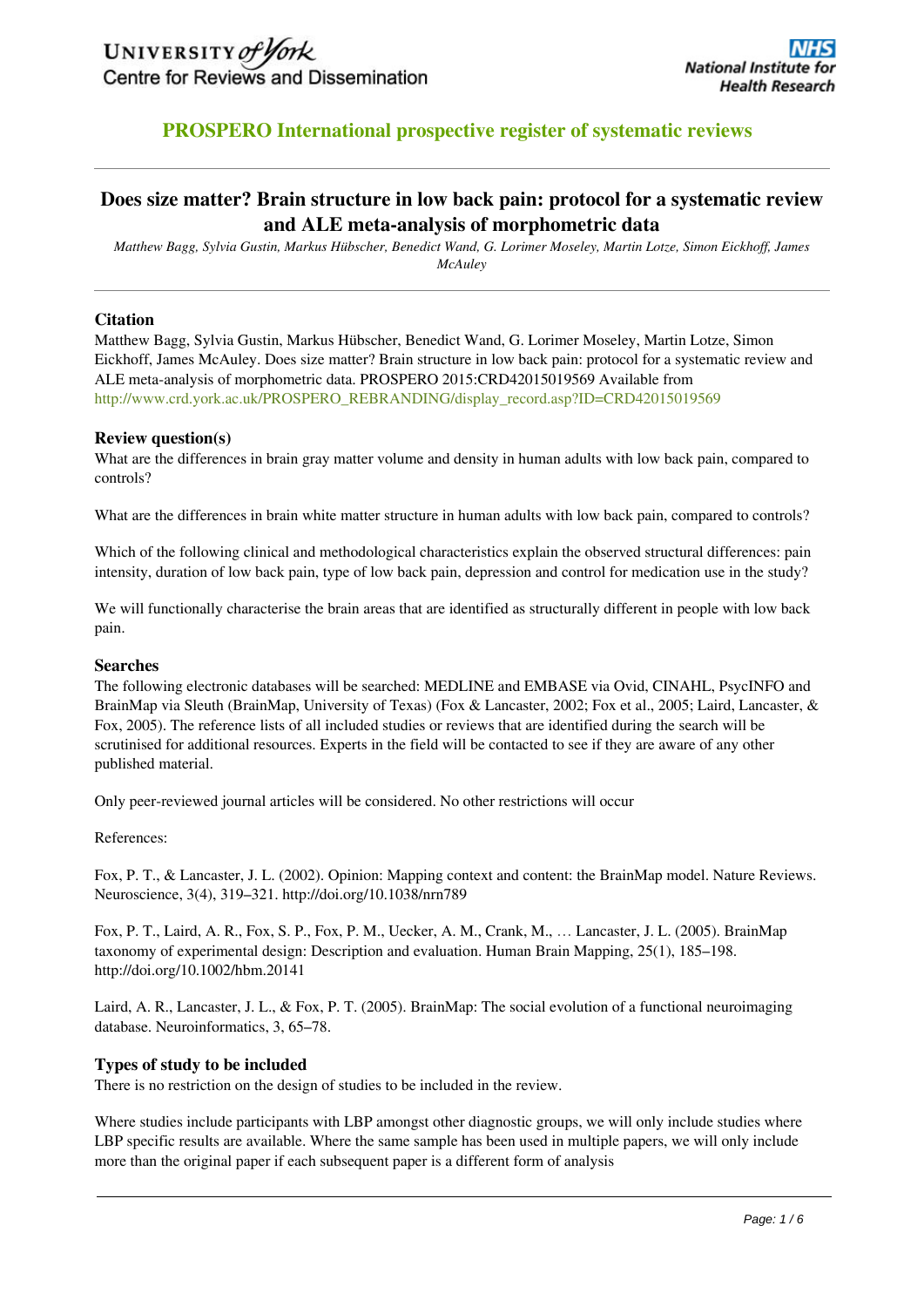# UNIVERSITY of York Centre for Reviews and Dissemination

## **Condition or domain being studied**

Low back pain (LBP) is the leading cause of years lived with disability worldwide (Collaborators, 2015). Most low back pain resolves quickly, however a moderate proportion of people will develop persistent symptoms (da C. Menezes Costa et al., 2012; Henschke et al., 2008; Wynne-Jones et al., 2014). Those people for whom pain persists use a disproportionate amount of healthcare compared to people with short term LBP or matched controls (Becker, 2010; Hang 2012) and do not seem to get better (da C. Menezes Costa et al., 2012) in spite of what we do (Artus et al., 2010). The expansive costs to individual and society, poor treatment effectiveness and the plateau in recovery provide great incentive to understanding more about the problem.

References:

Artus, M., van der Windt, D. A., Jordan, K. P., & Hay, E. M. (2010). Low back pain symptoms show a similar pattern of improvement following a wide range of primary care treatments: a systematic review of randomized clinical trials. Rheumatology (Oxford, England), 49(12), 2346–56. http://doi.org/10.1093/rheumatology/keq245

Becker, A., Held, H., Redaelli, M., Strauch, K., Chenot, J. F., Leonhardt, C., … Donner-Banzhoff, N. (2010). Low back pain in primary care: costs of care and prediction of future health care utilization. Spine, 35(18), 1714–1720. http://doi.org/10.1097/BRS.0b013e3181cd656f

Collaborators, G. S. 2013. (2015). Global, regional, and national incidence, prevalence, and years lived with disability for 301 acute and chronic diseases and injuries in 188 countries, 1990–2013: a systematic analysis for the Global Burden of Disease Study 2013. The Lancet. http://doi.org/10.1016/S0140-6736(15)60692-4

Da C. Menezes Costa, L., Maher, C. G., Hancock, M. J., McAuley, J. H., Herbert, R. D., & Costa, L. O. P. (2012). The prognosis of acute and persistent low-back pain: a meta-analysis. CMAJ, 184(11), 1229–1230. http://doi.org/10.1503/cmaj.111271

Henschke, N., Maher, C. G., Refshauge, K. M., Herbert, R. D., Cumming, R. G., Bleasel, J., … McAuley, J. H. (2008). Prognosis in patients with recent onset low back pain in Australian primary care: inception cohort study. BMJ (Clinical Research Ed.), 337, a171. http://doi.org/10.1136/bmj.a171

Hong, J., Reed, C., Novick, D., & Happich, M. (2012). Costs Associated With Treatment of Chronic Low Back Pain. Spine, 38(1), 1. http://doi.org/10.1097/BRS.0b013e318276450f

Wynne-Jones, G., Cowen, J., Jordan, J. L., Uthman, O., Main, C. J., Glozier, N., & van der Windt, D. (2014). Absence from work and return to work in people with back pain: a systematic review and meta-analysis. Occupational and Environmental Medicine, 71(6), 448–56. http://doi.org/10.1136/oemed-2013-101571

## **Participants/ population**

Human adults with low back pain of any duration, defined as site of greatest pain between the 12th rib and gluteal fold, with or without associated leg pain. Studies that involve people with non-specific low back pain or sciatica will be considered for inclusion.

Studies will be excluded if they contain subjects with low back pain caused by pathological entities such as infection, neoplasm, metastasis, osteoporosis, inflammatory disease or fractures

#### **Intervention(s), exposure(s)**

All studies that have used structural brain imaging techniques to examine human brain morphometry will be considered. Studies that examine spinal cord or peripheral nerve structure will be excluded.

Only whole brain analyses will be considered for inclusion in the meta-analyses. Studies making any form of a priori restrictions on their analysis will be included in the review but excluded from meta-analysis.

## **Comparator(s)/ control**

Studies must have a healthy comparison group, matched for age and gender.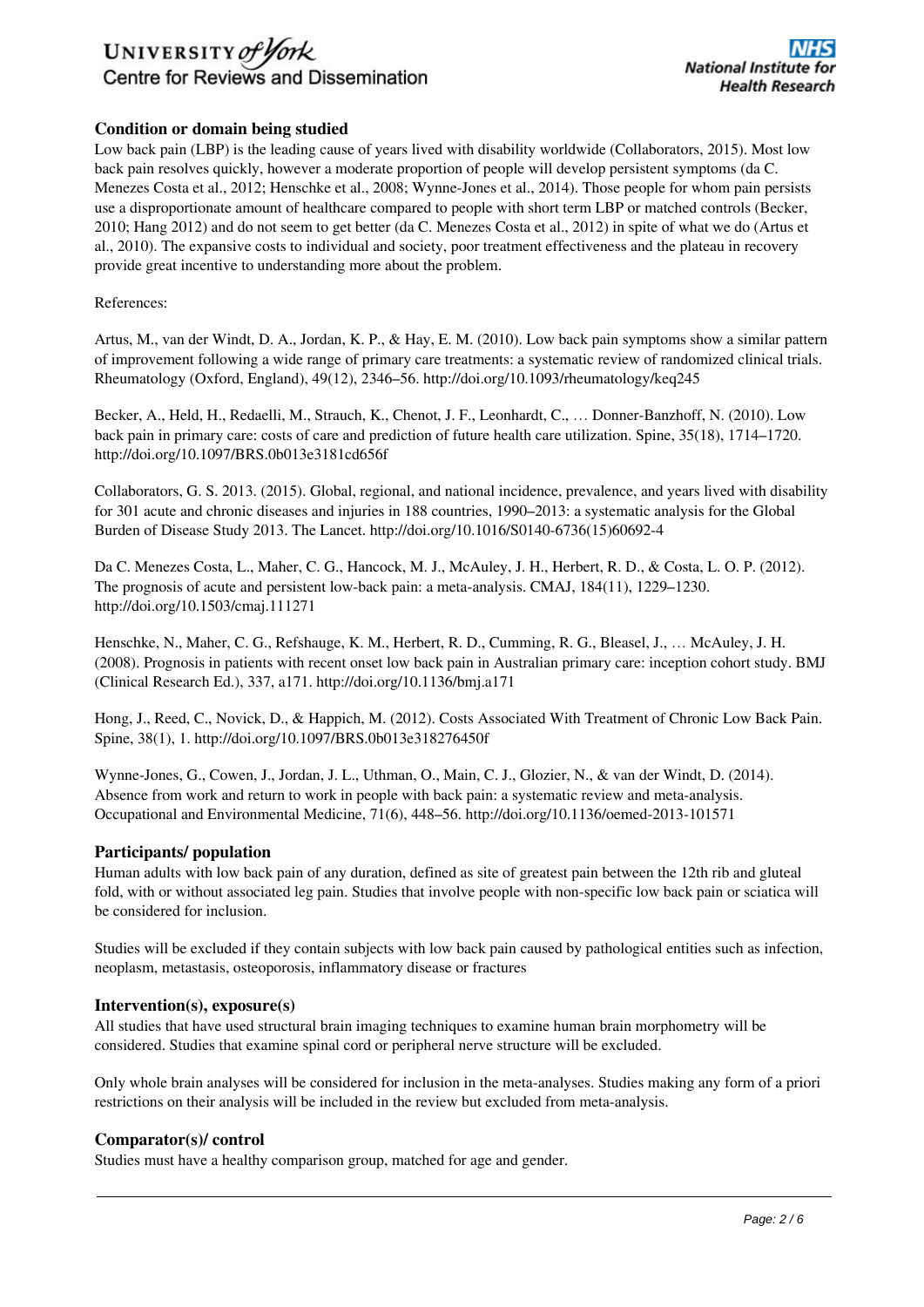

## **Outcome(s)**

**Primary outcomes** The primary outcomes are the region specific difference in ...

- 1. gray matter volume
- 2. gray matter density
- 3. white matter structure

...between people with and without low back pain

Coordinate data that are collected in Talairach space will be converted to MNI space using the icbm2tal function (Laird et al., 2010; Lancaster et al., 2007).

Analyses will be stratified according to gray/white matter type, type of outcome value (mean diffusivity, fractional anisotropy, gray matter volume (modulated images) or density (unmodulated images)) and direction of effect (e.g. increase vs decrease in outcome value).

#### References:

Laird, A. R., Robinson, J. L., McMillan, K. M., Tordesillas-Gutiérrez, D., Moran, S. T., Gonzales, S. M., … Lancaster, J. L. (2010). Comparison of the disparity between Talairach and MNI coordinates in functional neuroimaging data: validation of the Lancaster transform. NeuroImage, 51(2), 677–83. http://doi.org/10.1016/j.neuroimage.2010.02.048

Lancaster, J. L., Tordesillas-Gutiérrez, D., Martinez, M., Salinas, F., Evans, A., Zilles, K., … Fox, P. T. (2007). Bias between MNI and Talairach coordinates analyzed using the ICBM-152 brain template. Human Brain Mapping, 28(11), 1194–205. http://doi.org/10.1002/hbm.20345

**Secondary outcomes**

Secondary outcomes are the within group influence of pain intensity and duration of low back pain on each of: gray matter volume, gray matter density and white matter structure between people with and without low back pain.

#### **Risk of bias (quality) assessment**

#### Included studies

A customised risk of bias tool will be developed for this review. The tool will be based on the Newcastle-Ottawa Scale (Wells et al., 2014), which has received support from the Cochrane collaboration as a quality assessment tool for observational studies. The tool will also include several supplementary items from a tool previously developed by our group (Di Pietro et al., 2013) that we have deemed important to the conduct of neuroimaging studies. The tool will examine both the quality of methods used and the standard of reporting in the paper.

#### Meta-bias

A jack-knife analysis (Radua & Mataix-Cols, 2009) will be conducted of the ALE results post meta-analysis to examine whether specific clusters are being driven by a low number of studies and should thus be interpreted with caution (Cauda et al., 2014). Jackknife analysis gives an idea of the reproducibility of the finding at each cluster by testing iterations with one study excluded each time. If a cluster remains significant in most or all of the iterations, it is likely to be a highly replicable result (Radua & Mataix-Cols, 2009).

#### References:

Cauda, F., Palermo, S., Costa, T., Torta, R., Duca, S., Vercelli, U., … Torta, D. M. E. (2014). Gray matter alterations in chronic pain: A network-oriented meta-analytic approach. NeuroImage: Clinical, 4, 676–686. http://doi.org/10.1016/j.nicl.2014.04.007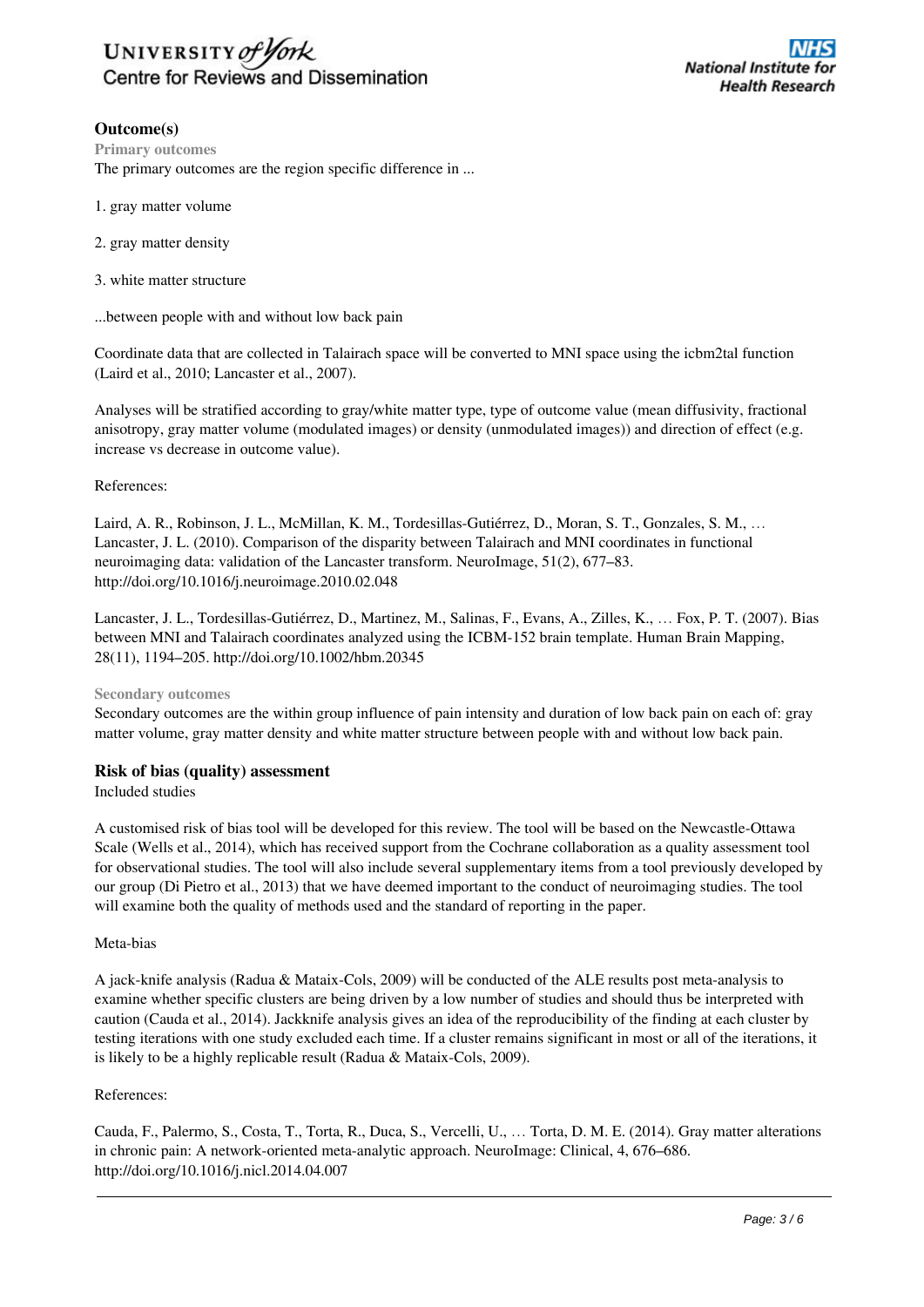# UNIVERSITY of York Centre for Reviews and Dissemination

Di Pietro, F., McAuley, J. H., Parkitny, L., Lotze, M., Wand, B. M., Moseley, G. L., & Stanton, T. R. (2013). Primary somatosensory cortex function in complex regional pain syndrome: a systematic review and meta-analysis. The Journal of Pain?: Official Journal of the American Pain Society, 14(10), 1001–18. http://doi.org/10.1016/j.jpain.2013.04.001

Radua, J., & Mataix-Cols, D. (2009). Voxel-wise meta-analysis of grey matter changes in obsessive-compulsive disorder. British Journal of Psychiatry, 195(5), 393–402. http://doi.org/10.1192/bjp.bp.108.055046

Wells, G. A., Shea, B., O'Connell, D., Peterson, J., Welch, V., Losos, M., & Tugwell, P. (2014). The Newcastle-Ottawa Scale (NOS). Retrieved from http://www.ohri.ca/programs/clinical\_epidemiology/oxford.asp

## **Strategy for data synthesis**

It is the intention that all included studies will be subjected to anatomic likelihood estimation (ALE) meta-analysis. Studies that are not eligible for meta-analysis (missing data, a priori restrictions on analysis) will be reported in narrative form. Treatment cohort studies will only have baseline (pre-treatment) data included in the meta-analyses.

We will use custom MATLAB tools to conduct the meta-analyses. We will present the results in MNI coordinates, with cluster sizes and as images.

## **Analysis of subgroups or subsets**

We aim to perform additional subgroup analyses to explore the influence of pain intensity, type of pain-state (nociceptive, neuropathic and mixed aetiology), duration of low back pain (acute – pain < 6 weeks, subacute – pain 6-12 weeks, chronic – pain > 12 weeks), level of depression and control for medication use on brain structure differences. Where it is not possible to subgroup studies in the manner specified a priori, a sensitivity analysis will be considered to determine the effect on the meta-analysis of pooling studies that are heterogeneous. Sensitivity analyses will also be considered to explore the effects on the meta-analyses results of factors that were not identified a priori

### **Dissemination plans**

The results of the review will be published in peer-reviewed academic journals and submitted for presentation at conferences

## **Contact details for further information**

Mr Bagg

NeuRA

PO Box 1165

Randwick NSW 2031

Australia

m.bagg@neura.edu.au

## **Organisational affiliation of the review**

Neuroscience Research Australia

https://www.neura.edu.au

#### **Review team**

Mr Matthew Bagg, Neuroscience Research Australia, UNSW Prince of Wales Clinical School, NSW, Australia Dr Sylvia Gustin, Gustin Pain Imaging Laboratory, UNSW School of Psychology, NSW, Australia Dr Markus Hübscher, Neuroscience Research Australia, UNSW Prince of Wales Clinical School, NSW, Australia Professor Benedict Wand, The University of Notre Dame Australia, School of Physiotherapy, WA Australia Professor G. Lorimer Moseley, Sansom Institute for Health Research, University of South Australia, SA; Neuroscience Research Australia, NSW, Australia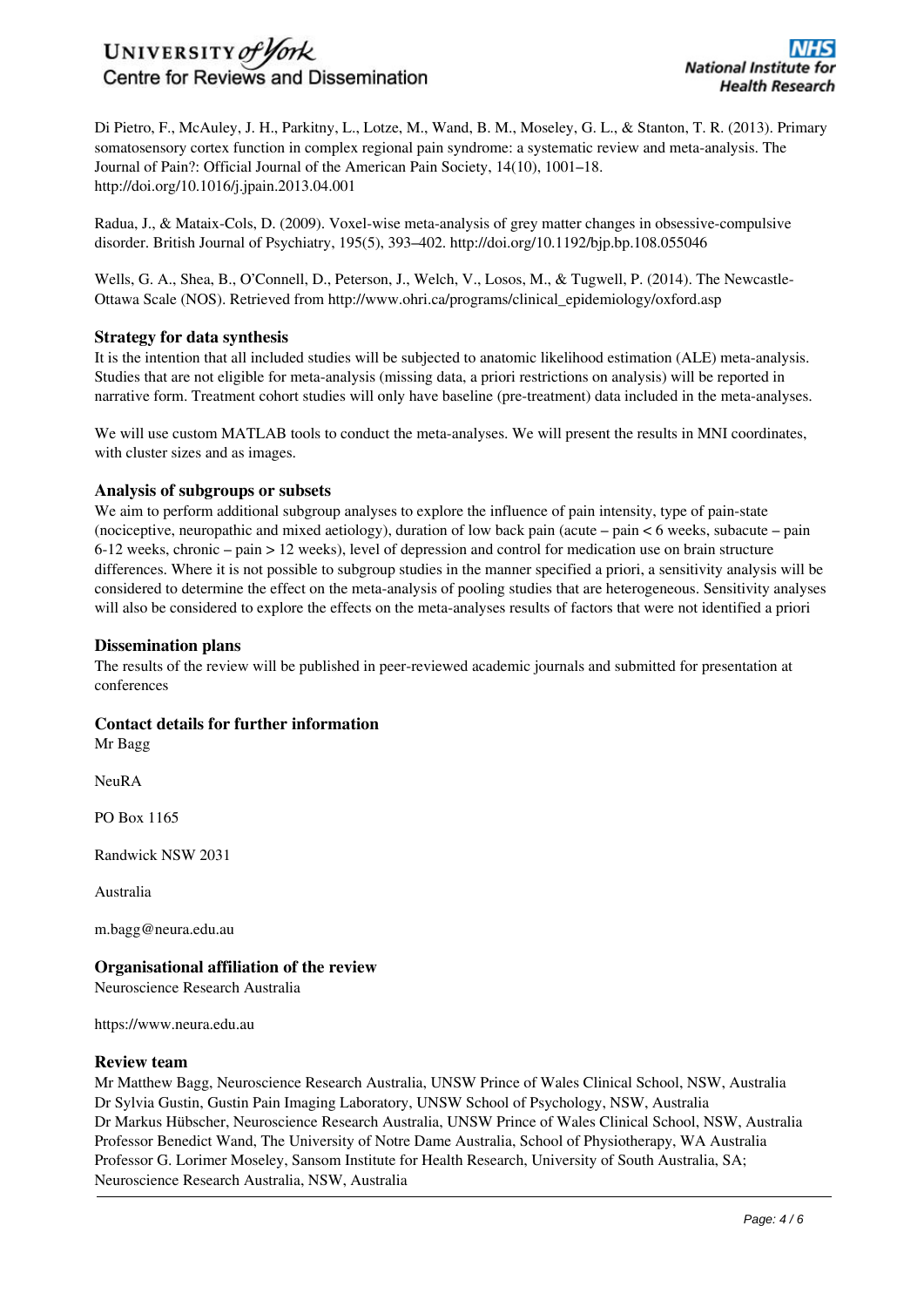

Professor Martin Lotze, Functioning Imaging Unit, University of Greifswald, Greifswald, Germany Professor Simon Eickhoff, Institute of Neuroscience and Medicine (INM-1), Research Center Jülich, Jülich, Germany; Institute of Clinical Neuroscience and Medical Psychology, Heinrich Heine University, Düsseldorf, Germany

Dr James McAuley, Neuroscience Research Australia, UNSW Prince of Wales Clinical School, NSW, Australia

**Anticipated or actual start date**

01 September 2015

**Anticipated completion date**

01 September 2016

#### **Funding sources/sponsors**

MB is supported by an Australian Postgraduate Award and UNSW Research Excellence Award.

GLM is supported by a Principal Research Fellowship from the National Health and Medical Research Council (NHMRC) of Australia ID1061279.

JM is supported by NHMRC project grants APP1047827 and APP1087045

**Conflicts of interest** None known

**Language** English

**Country** Australia

### **Subject index terms status** Subject indexing assigned by CRD

**Subject index terms** Brain; Brain Mapping; Humans; Low Back Pain

**Stage of review** Ongoing

**Date of registration in PROSPERO** 28 August 2015

## **Date of publication of this revision**

28 August 2015

# **DOI**

10.15124/CRD42015019569

| Stage of review at time of this submission                      | <b>Started</b> | <b>Completed</b> |
|-----------------------------------------------------------------|----------------|------------------|
| Preliminary searches                                            | Yes            | N <sub>0</sub>   |
| Piloting of the study selection process                         | Yes            | N <sub>0</sub>   |
| Formal screening of search results against eligibility criteria | N <sub>0</sub> | N <sub>0</sub>   |
| Data extraction                                                 | N <sub>0</sub> | N <sub>0</sub>   |
| Risk of bias (quality) assessment                               | N <sub>0</sub> | N <sub>0</sub>   |
| Data analysis                                                   | N <sub>0</sub> | N <sub>o</sub>   |